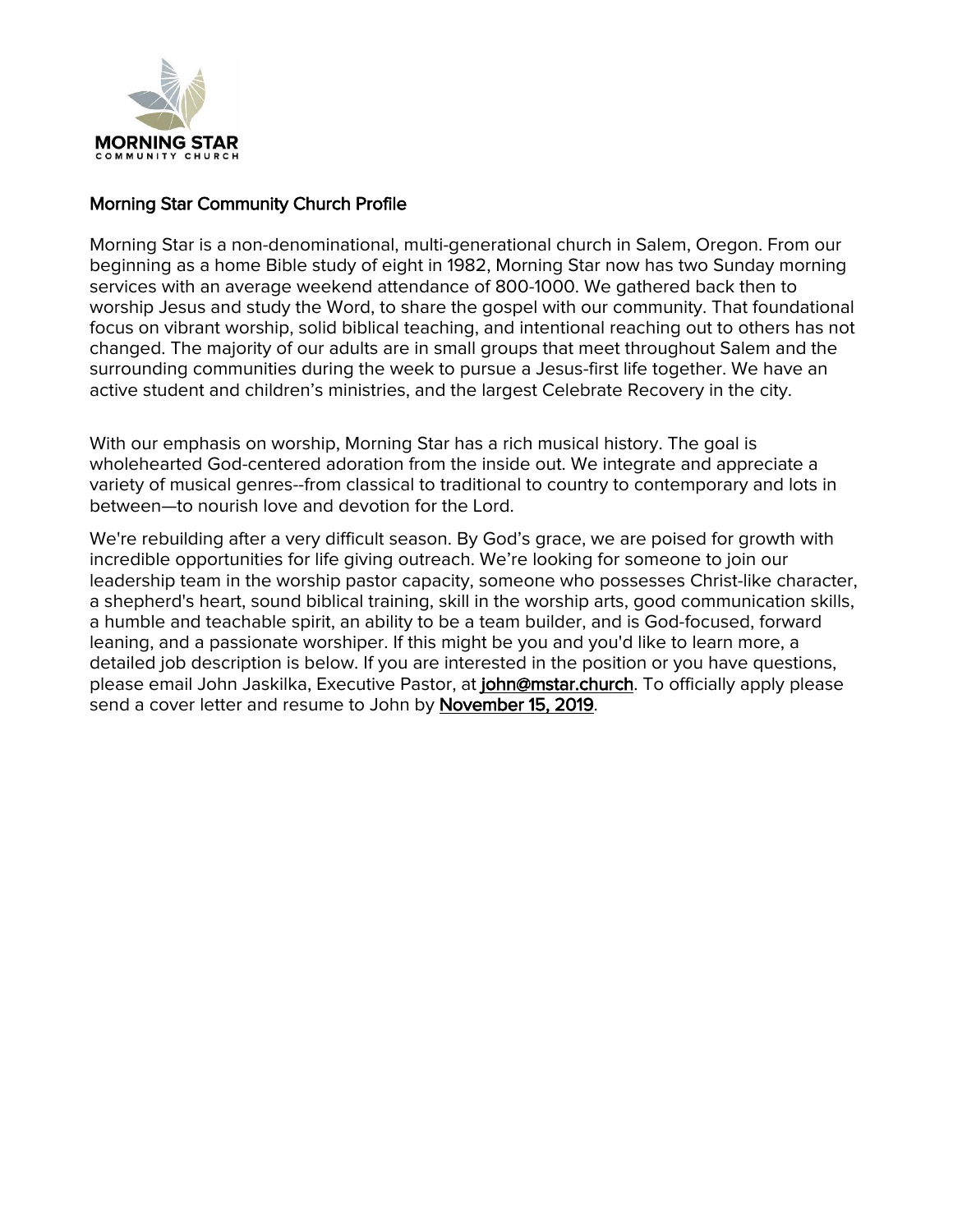# Morning Star Community Church Job Description

Title: Worship Pastor Department: Leadership Team Date: October 1, 2019

### Purpose / Position Overview

The worship pastor will lead and oversee all aspects of Morning Star Community Church's worship ministries. They will aspire to lead people to passionately express their love and devotion to Jesus Christ both corporately and privately. This includes drawing people into the presence of God through excellent and powerful worship services, shepherding teams, and providing clear and authentic pastoral leadership for the church family. His or her interpersonal communications must be warm and engaging, and their upfront communications should be both relational and inspiring. This position offers an opportunity to creatively express the DNA of Morning Star's core values and beliefs.

### Spiritual/Character Requirements

- Affirmed and approved by MSCC's staff & elders as a recognized leader of the church body
- Willingly submits to MSCC's leadership
- Able to lead people to pursue a Jesus-first life
- Meets character/spiritual qualifications of a church leader
	- o Above reproach (1 Tim. 3:2;Titus 1:7)
	- o Demonstrates godly character (Tim. 3:2-3, 8; Titus 1:6-8)
	- o Knows how to lead and how to follow (Titus 1:6)
	- o Ministers to his/her family and/or friends (1 Tim. 3:4; Titus 1:6)
	- $\circ$  Has a good reputation with outsiders/non-believers (1 Tim. 3:7)
	- $\circ$  Full of the spirit and wisdom (Acts 6:3)
	- o Controls their tongue (Eph 4:29)
	- o Relationally pure (1 Cor 6:18)
	- o Teachable and hungry to grow in grace and wisdom
	- o One whom others respect and will follow
	- o Exemplifies humility
	- o A team player
- Aligns with MSCC mission, core values, vision, and strategy
- Aligns with MSCC doctrinal statement (available on our website)

# Qualifications & Skills

- Demonstrates strength in leadership for the church and worship teams
- Proven track record in ministry
- Possess pastoral influence, verbal communication skills, and cultural awareness
- Demonstrates musical and vocal skill necessary for leading the congregation in worship with excellence
- Knowledge of current trends and direction of worship music and culture
- Comfortable with Planning Center Online
- General understanding of audio/visual technology

#### Primary Duties

- Fully participate as a pastor/ministry lead of MSCC
- Oversee planning of all aspects of worship services